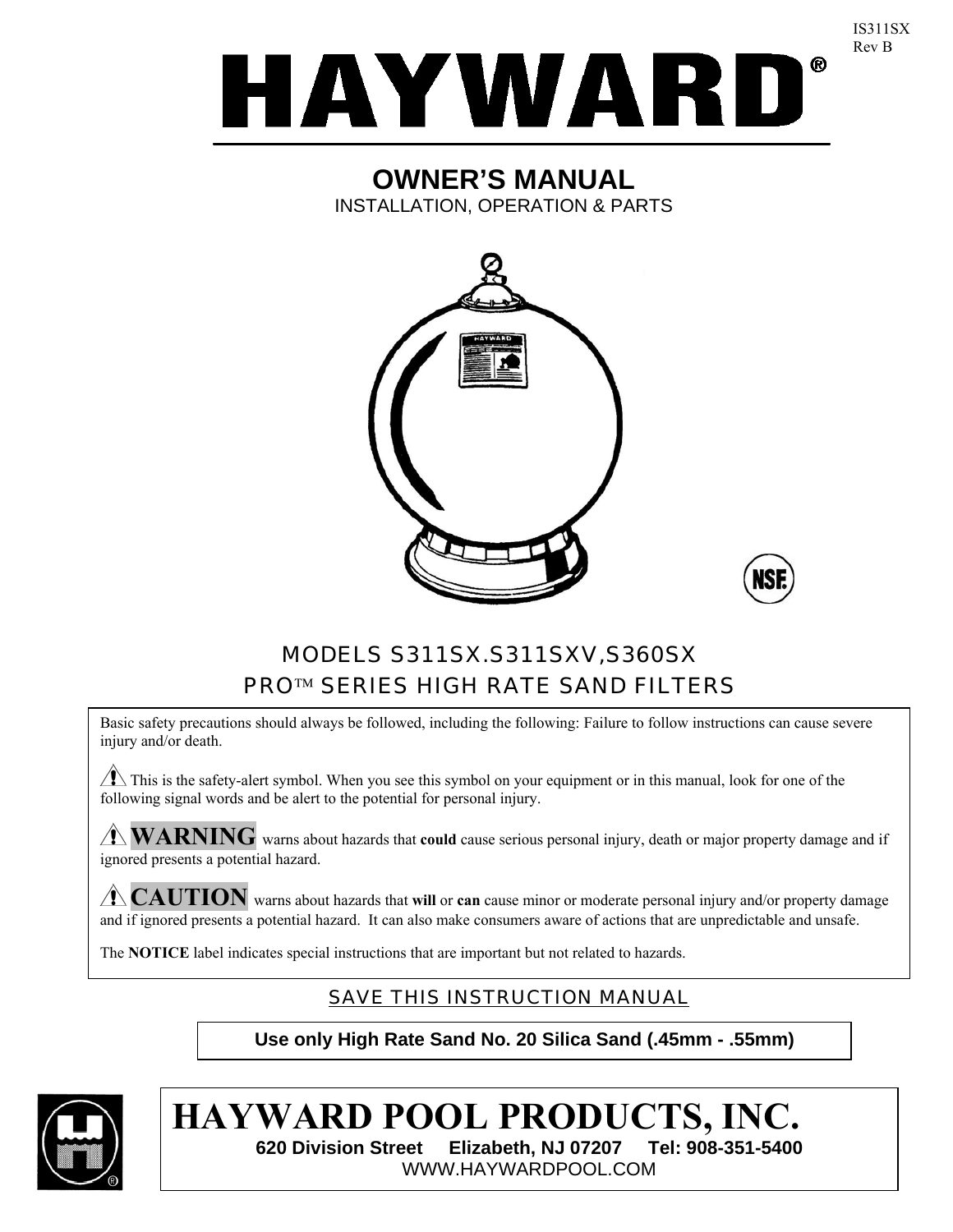

### - **WARNING** - **Read and follow all instructions in this owner's manual and on the equipment. Failure to follow instructions can cause severe injury and/or death**.

#### **WARNING – Suction Entrapment Hazard.**

Suction in suction outlets and/or suction outlet covers which are, damaged, broken, cracked, missing, or unsecured can cause severe injury and/or death due to the following entrapment hazards:

**Hair Entrapment**- Hair can become entangled in suction outlet cover.

**Limb Entrapment**- A limb inserted into an opening of a suction outlet sump or suction outlet cover that is damaged, broken, cracked, missing, or not securely attached can result in a mechanical bind or swelling of the limb.

**Body Suction Entrapment**- A negative pressure applied to a large portion of the body or limbs can result in an entrapment.

**Evisceration/ Disembowelment** - A negative pressure applied directly to the intestines through an unprotected suction outlet sump or suction outlet cover which is, damaged, broken, cracked, missing, or unsecured can result in evisceration/ disembowelment.

**Mechanical Entrapment**- There is potential for jewelry, swimsuit, hair decorations, finger, toe or knuckle to be caught in an opening of a suction outlet cover resulting in mechanical entrapment.



#### **WARNING** - **To Reduce the risk of Entrapment Hazards:**

o When outlets are small enough to be blocked by a person, a minimum of two functioning suction outlets per pump must be installed. Suction outlets in the same plane (i.e. floor or wall), must be installed a minimum of three feet (3') [1 meter] apart, as measured from near point to near point.

- o Dual suction fittings shall be placed in such locations and distances to avoid "dual blockage" by a user.
- o Dual suction fittings shall not be located on seating areas or on the backrest for such seating areas.
- o The maximum system flow rate shall not exceed the flow rating of as listed on Table 2.
- o Never use Pool or Spa if any suction outlet component is damaged, broken, cracked, missing, or not securely attached.
- o Replace damaged, broken, cracked, missing, or not securely attached suction outlet components immediately.
- o In addition two or more suction outlets per pump installed in accordance with latest NSPI, IAF Standards and CPSC guidelines, follow all National, State, and Local codes applicable.
- o Installation of a vacuum release or vent system, which relieves entrapping suction, is recommended.

#### **WARNING – Failure to remove pressure test plugs and/or plugs used in winterization of the pool/spa from the suction outlets can result in an increase potential for suction entrapment as described above.**

**WARNING – Failure to keep suction outlet components clear of debris, such as leaves, dirt, hair, paper and other material can result in an increase potential for suction entrapment as described above.**

 $\Lambda$  **WARNING** – Suction outlet components have a finite life, the cover/grate should be inspected frequently and replaced at **least every ten years or if found to be damaged, broken, cracked, missing, or not securely attached.**

**CAUTION – Components such as the filtration system, pumps and heater must be positioned so as to prevent their being used as means of access to the pool by young children.**

**WARNING – Never operate or test the circulation system at more than 40 PSI.**

**CAUTION – All electrical wiring MUST be performed by a qualified professional, and MUST conform to local codes and regulations.**

#### **WARNING – Never change the filter control valve position while the pump is running.**



**WARNING – Hazardous Pressure.** Pool and spa water circulation systems operate under hazardous pressure during start up, normal operation, and after pump shut off. Stand clear of circulation system equipment during pump start up. Failure to follow safety and operation instructions could result in violent separation of the pump housing and cover, and/or filter housing and clamp due to pressure in the system, which could cause property damage, severe personal injury, or death. Before servicing pool and spa water

circulation system, all system and pump controls must be in off position and filter manual air relief valve must be in open position. Before starting system pump, all system valves must be set in a position to allow system water to return back to the pool. Do not change filter control valve position while system pump is running. Before starting system pump, fully open filter manual air relief valve. Do not close filter manual air relief valve until a steady stream of water (not air or air and water) is discharged.



**WARNING – Separation Hazard.** Failure to follow safety and operation instructions could result in violent separation of pump and/or filter components. Strainer cover must be properly secured to pump housing with strainer cover lock ring. Before servicing pool and spa circulation system, the filter's manual air relief valve must be in open position. Do not operate pool and spa circulation system if a system component is not assembled properly, damaged, or missing. Do not operate pool and spa circulation system unless filter manual air relief valve body is in locked position in filter upper body.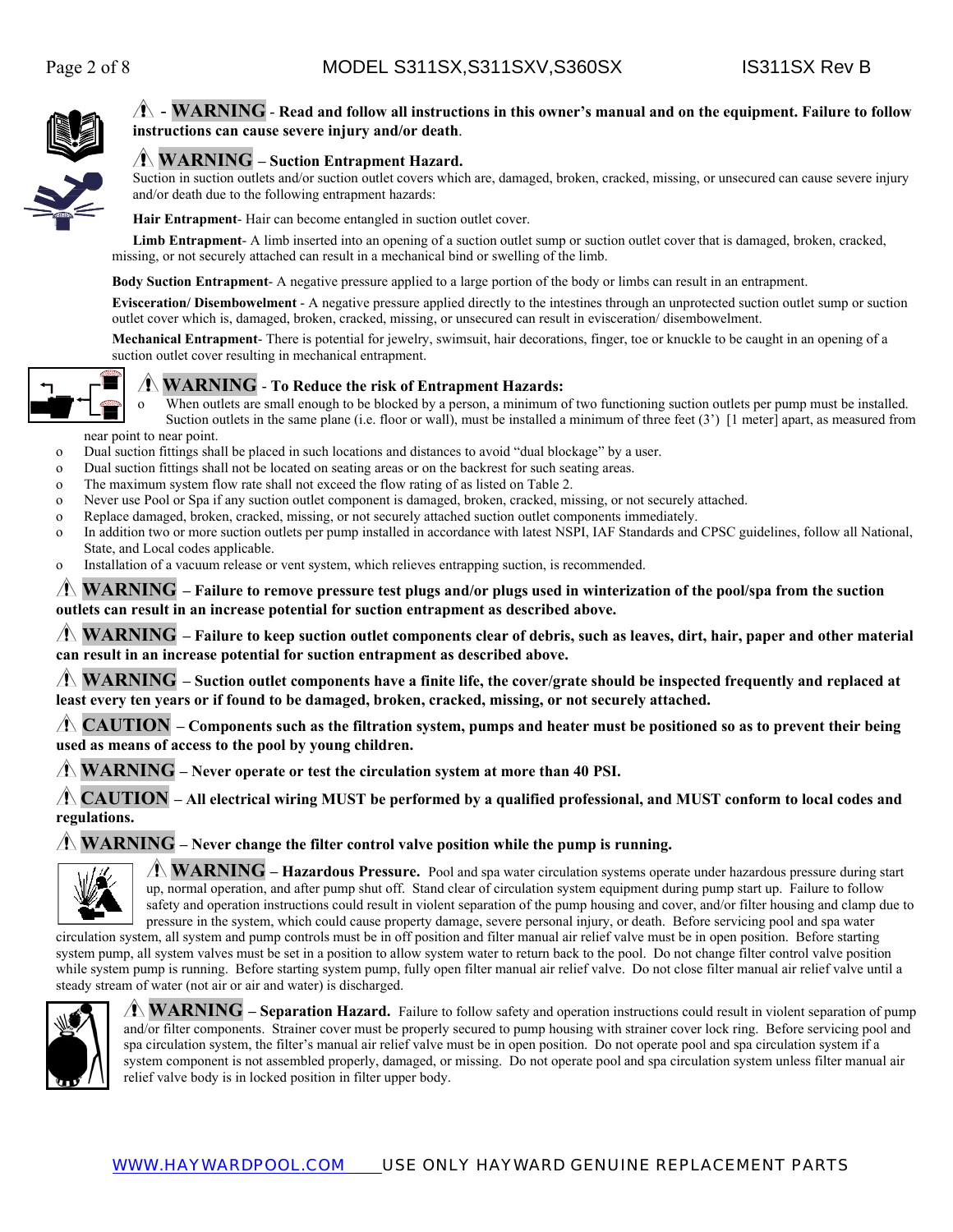### Page 3 of 8 MODEL S311SX,S311SXV,S360SX IS311SX Rev B **WARNING – Electrical** Ground motor before connecting to electrical power supply. Failure to ground pump motor can cause



serious or fatal electrical shock hazard.

 $\Lambda$  **WARNING** – Do NOT ground to a gas supply line.

**WARNING** – To avoid dangerous or fatal electrical shock, turn OFF power to motor before working on electrical connections.

**WARNING** – Failure to bond pump to pool structure will increase risk for electrocution and could result in injury or death. To reduce the risk of electric shock, see installation instructions and consult a professional electrician on how to bond pump. Also, contact a licensed electrician for information on local electrical codes for bonding requirements.

Your Hayward Pro Series high-rate sand filter is a high performance, totally corrosion-proof filter that blends superior flow characteristics and features with ease of operation. It represents the very latest in high-rate sand filter technology. It is virtually foolproof in design and operation and when installed, operated and maintained according to instructions, your filter will produce clear, sparkling water with only the least attention and care.

#### **HOW IT WORKS**

Your filter uses special filter sand to remove dirt particles from the water. Filter sand is loaded into the filter tank and functions as the permanent dirt removing media. The pool water, which contains suspended dirt particles, is pumped through your piping system and is automatically directed by the patented filter control valve to the top of the filter tank. As the pool water is pumped through the filter sand, dirt particles are trapped by the sand bed, and filtered out. The cleaned pool water is returned from the bottom of the filter tank, through the control valve and back to the pool through the piping system. This entire sequence is continuous and automatic and provides for total recirculation of pool water through your filter and piping system.

After a period of time, the accumulated dirt in the filter causes a resistance to flow, and the flow diminishes. This means it is time to clean (backwash) your filter. With the control valve in the backwash position, the water flow is automatically reversed through the filter so that it is directed to the bottom of the tank, up through the sand, flushing the previously trapped dirt and debris out the waste line. Once the filter is backwashed (cleaned) of dirt, the control valve is manually resequenced to Rinse, and then Filter, to resume normal filtering.

#### **INSTALLATION**

Only simple tools (screwdriver and wrenches), plus Teflon tape manufactured for plastic adapters, are required to install and/or service the filter.

- 1. The filter system should be installed, not more than 6 feet above pool water level, on a *level* concrete slab, very firm ground, or equivalent, as recommended by your pool dealer. Position the filter so that the piping connections, control valve and winter drain are convenient and accessible for operation, service and winterizing.
- 2. Assemble the filter control valve to filter. Align the two (2) valve pipe connections, with O-rings in place, with the two openings in the side of the filter tank and press in firmly. Secure the assembly to the tank connections with the two bulkhead locknuts.

#### *Do not overtighten.*

4. Loading sand media. Filter sand media is loaded through the

top opening of the filter.

- a. Remove the top diffuser from the internal diffuser elbow pipe and place flexible, automatic air relief tube to the side, out of the way, inside the tank.
- b. Cap the internal diffuser elbow pipe with the sand shield provided to prevent sand from entering it.
- c. It is good practice to fill tank approximately 1/2 way with water to provide a cushioning effect when the filter sand is poured in. This helps protect the under-drain laterals from excessive shock. (Be sure the drain cap is securely in place on drain pipe.)

#### **Note: Check to confirm all laterals are in the down position before loading with sand. (See Figure A on Page 5.)**

d. Carefully pour in correct amount and grade of filter sand, as specified. Sand surface should be leveled and should come to about 6 " from the top of the filter tank. Use no more than the recommended amount of sand.



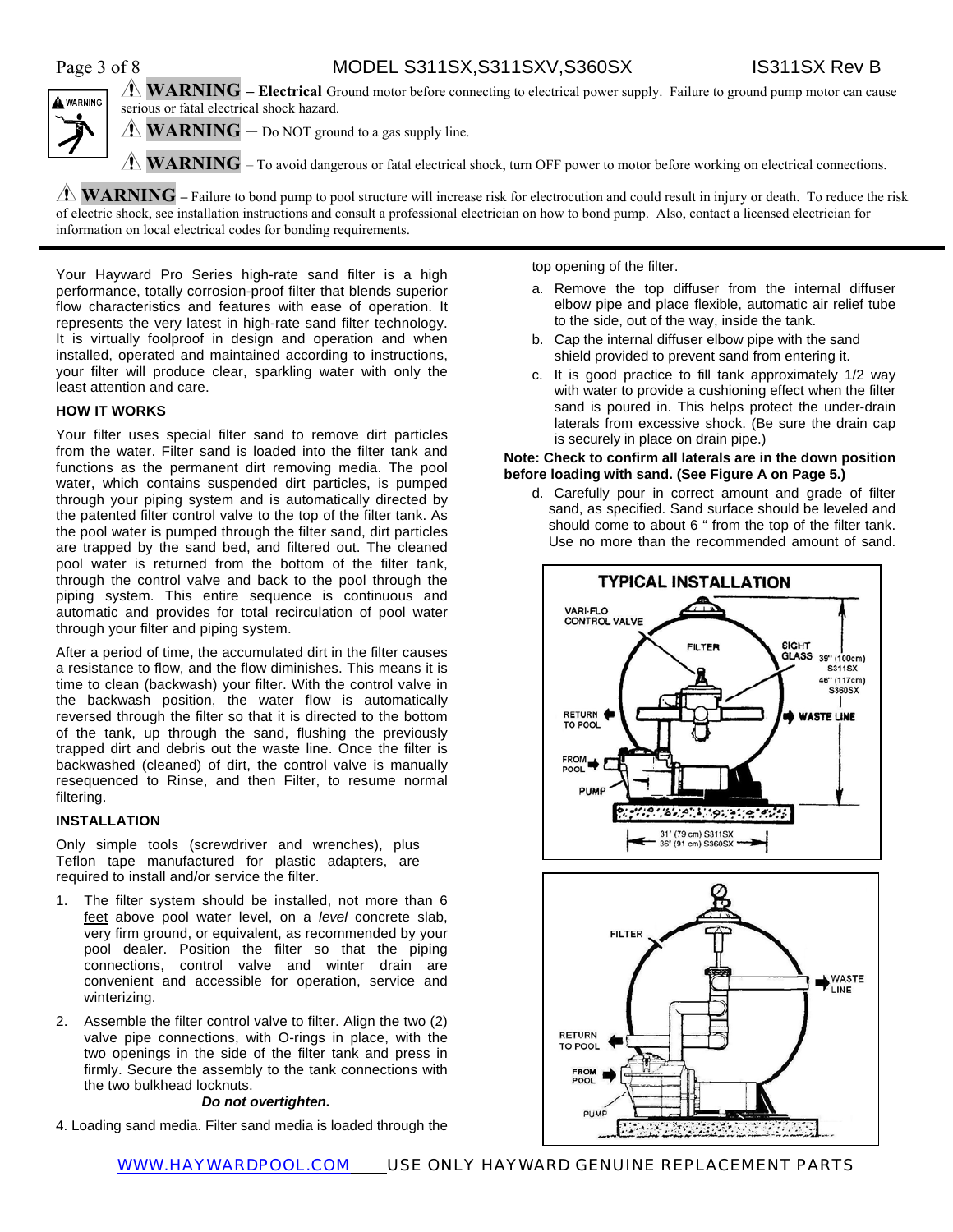- e. Remove the sand shield from internal diffuser elbow pipe.
- f. Replace diffuser on internal diffuser elbow pipe, positioning automatic air relief tube through the hole provided in the diffuser.
- g. Wipe filter flange clean.
- h. Insert top closure dome (with flange O-ring in place) into the tank neck. Place clamp around dome flange and tank flange and tighten with screwdriver, tapping around clamp with screwdriver handle to help seat flange clamp.

#### *Do not overtighten***.**

5. Connect pump to control valve opening marked PUMP according to instructions. (For Slide Valve the pump must be connected to the middle Port B.) Make return to pool pipe connection to control valve opening marked RETURN and (Port E on the Slide Valve) complete other necessary plumbing connections, suction lines to pump, waste, etc.

6. Make electrical connections to pump per pump instructions.

7. To prevent water leakage, be sure drain cap is securely in place and all pipe connections are tight.

#### **INITIAL START-UP OF FILTER**

- 1. Be sure correct amount of filter sand media is in tank and that all connections have been made and are secure. **IMPORTANT: To prevent unnecessary strain on piping system and valving, always shut off pump before switching Filter Control Valve positions.**
- 2. Depress Vari-Flo control valve handle and rotate to BACKWASH\* position. (To prevent damage to control valve seat, always depress handle before turning.) (For the Slide Valve, the Handle needs to be fully down and LOCKED by rotating clockwise.)

3. Prime and start pump according to pump instructions. (be sure all suction and return lines are open), allowing the filter tank to fill with water.



#### **WARNING – All suction and discharge valves must be open when starting the system. Failure to do so could cause severe personal injury and/or property damage**.

4. Once water flow is steady out the waste line, run the pump for at least 2 minutes. This initial backwashing of the filter is recommended to remove any impurities or fine sand particles in

the sand media.

- 5. Turn pump off and set Slide valve to FILTER (Counterclockwise turn and full UP position) or Vari-Flo valve to RINSE position. Start pump and operate until water in sight glass is clear—about 1/2 to 1 minute. Turn pump off, set valve to FILTER position and restart pump. Your filter is now operating in the normal filter mode, filtering particles from the pool water.
- 6. Adjust pool suction and return valves to achieve desired flow. Check system and filter for water leaks and tighten connections, bolts, nuts, as required.
- 7. Note the initial pressure gauge reading when the filter is clean. (It will vary from pool to pool depending upon the pump and general piping system.) As the filter removes dirt and impurities from the pool water, the accumulation in the filter will cause the pressure to rise and flow to diminish. When the pressure gauge reading is 6-8 PSI (0.41-0.55

BAR) higher than the initial "clean" pressure you noted, it is time to backwash (clean) the filter (see BACKWASH under Filter Control Valve Functions).

#### **NOTE: During initial clean-up of the pool water it may be necessary to backwash frequently due to the unusually heavy initial dirt load in the water.**

To prevent damage to the pump and filter and for proper operation of the system, clean pump strainer and skimmer baskets regularly.

### FILTER CONTROL VALVE FUNCTIONS

**FILTER**—Set valve to FILTER for normal filtering. Also use for regular vacuuming. (Slide Valve Handle UP and Open)

**BACKWASH**—For cleaning filter. When filter pressure gauge rises 8-10PSI (0.55-0.69 BAR) above start-up (clean pressure): Stop the pump, set valve to BACKWASH. (Slide Valve Down and Locked) Start pump and backwash approximately 2 minutes or less depending on dirt accumulation until water in sight glass is clear. Proceed to RINSE.

**RINSE**—After backwashing, with pump off, set valve to RINSE. Start pump and operate for about 1/2 to 1 minute. This ensures that all dirty water from backwashing is rinsed out to the filter to waste, preventing possible return to the pool. Stop pump, set valve to FILTER, and start pump for normal filtering.

**WASTE**—To bypass filter for draining or lowering water level and for vacuuming heavy debris directly to waste.

**RECIRCULATE**—Water is recirculated through the pool system, bypassing the filter.

**CLOSED**—Shuts off flow from pump to filter.

VACUUMING—Vacuuming can be performed directly into the filter. When vacuuming heavy debris loads, set valve to WASTE position to bypass the filter and vacuum directly out to waste.

#### **WINTERIZING**

- 1. Completely drain tank by unscrewing drain cap at base of filter tank. Leave cap off during winter.
- 2. Depress Vari-Flo control valve handle and rotate so as to set pointer on valve top between any two positions. (For Slide Valve leave valve between Positions.) This will allow water to drain from the valve. Leave valve in this "inactive" position.
- 3. Drain and winterize pump according to pump instructions.

#### **SERVICE** & **REPAIRS**

Consult your local authorized *Hayward* dealer or service center. No returns may be made directly to the factory without the expressed authorization of Hayward Pool Products, Inc.

### **PLEASE REALIZE:**

Pure, clear swimming pool water is a combination of two factors—adequate filtration and proper water chemistry balance. One without the other will not give the clean water you desire. Your filter system is designed for continuous operation. However, this is not necessary for most swimming pools. You can determine your filter operation schedule based on your pool size and usage. Be sure to operate your filtration system long enough each day to obtain at least one complete turnover of your pool water.

To properly sanitize your pool, maintain a free chlorine level of 1 to 3 ppm and a pH range of 7.2 to 7.6. Insufficient chlorine or an out of balance pH level will permit algae and bacteria to grow in your pool and make it difficult for your filter to properly clean the pool water.

**\***NOTE: For new concrete or gunite pools, or where there is a large amount of plaster dust or debris—start filter in FILTER position (not BACKWASH) to prevent clogging of underdrain laterals.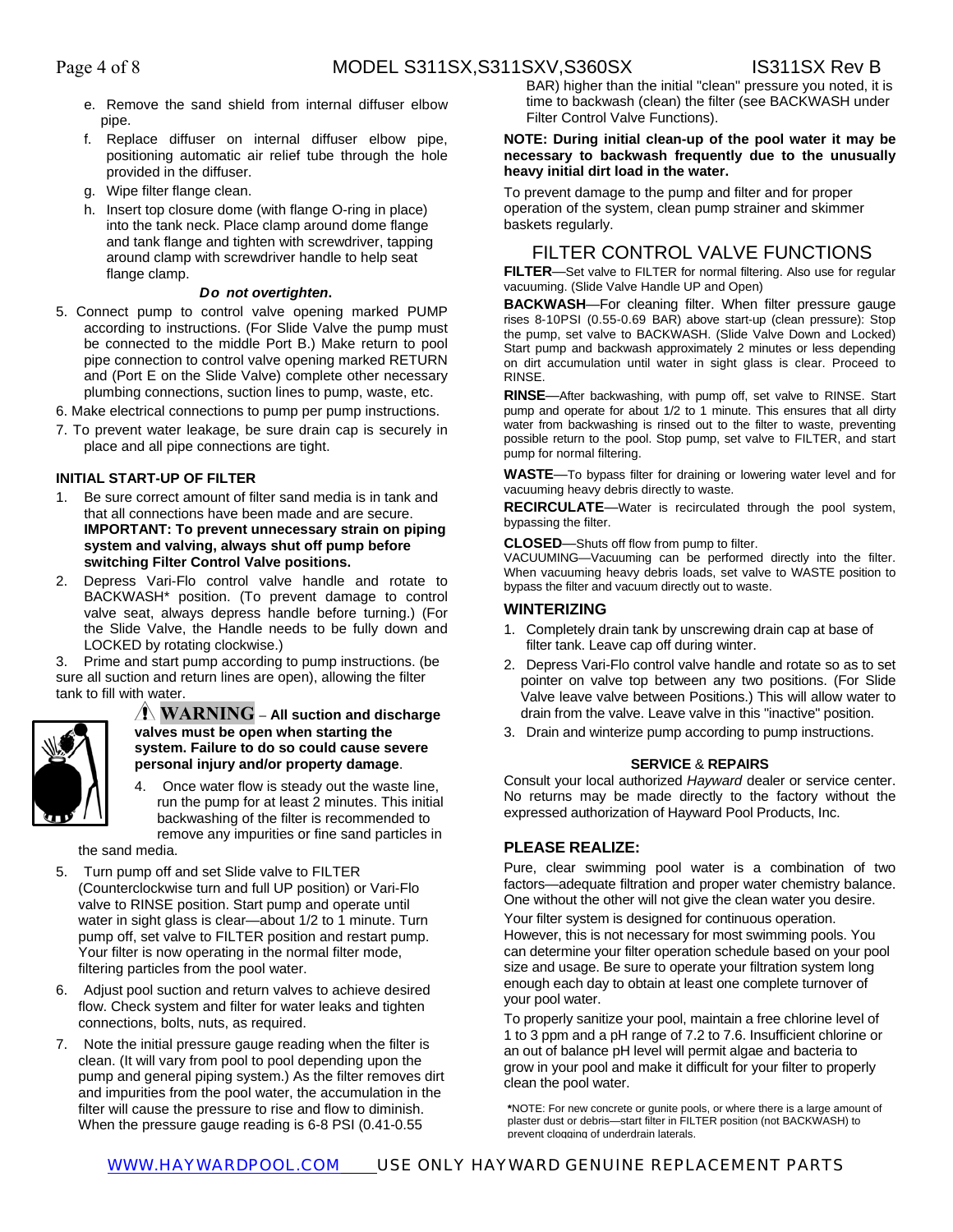|                               | <b>EFFECTIVE</b> |                                  | <b>MAXIMUM</b> |                                   | <b>REQUIRED CLEARANCE</b> |             |              |     | <b>MEDIA REQUIRED</b> |               |     |
|-------------------------------|------------------|----------------------------------|----------------|-----------------------------------|---------------------------|-------------|--------------|-----|-----------------------|---------------|-----|
| <b>MODEL</b><br><b>NUMBER</b> |                  | <b>FILTRATION</b><br><b>AREA</b> |                | <b>WORKING</b><br><b>PRESSURE</b> |                           | <b>SIDE</b> | <b>ABOVE</b> |     | <b>TYPE</b>           | <b>AMOUNT</b> |     |
|                               | <b>FT</b>        | Mʻ                               | PSI            | <b>BAR</b>                        | <b>INCH</b>               | MМ          | <b>INCH</b>  | MМ  | <b>FILTER</b>         | LBS           | KG  |
|                               |                  |                                  |                |                                   |                           |             |              |     | SAND**                |               |     |
| S311SX                        | 5.0              | .46                              | 50             | 3.45                              | 18                        | 460         | 18           | 460 | $0.45 - 0.55$ mm      | 350           | 160 |
| S360SX                        | 6.7              | .62                              | 50             | 3.45                              | 18                        | 460         | 18           | 460 | $0.45 - 0.55$ mm      | 700           | 318 |

### SPECIFICATIONS

**TABLE 1** 

\*\*Also known as No. 20 Silica Sand.

# PARTS MODELS: S311SX, S311SXV, S360SX

| <b>REF</b>      | <b>PART</b>     | <b>DESCRIPTION</b>              | NO.                     |
|-----------------|-----------------|---------------------------------|-------------------------|
| NO.             | NO.             |                                 | <b>REQ</b>              |
| 1               | <b>SX200G</b>   | Manual Air Relief Cap           | 1                       |
| $\overline{2}$  | SX200Z5         | O-RING, 13/16" O.D.             | 1                       |
| $\overline{3}$  | <b>SX244K</b>   | <b>Top Closure Dome</b>         | 1                       |
| 4               | GMX600F         | Valve/tank o-ring               | 1                       |
| 5               | <b>SX310N</b>   | Flange Clamp                    | 1                       |
| 6a              | SX311A2FW       | Filter Tank w/Base (S311SX)     | 1                       |
| 6b              | SX360AA2FW      | Filter Tank w/Base (S360SX)     | 1                       |
| $\overline{7}$  | SX311G          | Label Plate with Label          | $\overline{1}$          |
| 8               | SX311Z1         | <b>Label Plate Screws</b>       | $\overline{1}$          |
| $\overline{9}$  | <b>SX244G</b>   | <b>Top Diffuser</b>             | $\overline{1}$          |
| 10              | SX311CD1FW      | Top Elbow Assembly (S311SX)     | $\overline{1}$          |
| 11              | SX311CD2FW      | Bottom Elbow Assy (S311SX)      | $\overline{1}$          |
| 12              | <b>SX360CD</b>  | Elbow Assy (S360SX) Prior 2000  | $\overline{2}$          |
|                 | SX360CDFW       | Elbow Assy (S360SX)             | $\overline{c}$          |
| 13              | SX310HA         | Lateral (Screw in) Prior 2005   | 10                      |
|                 | SX310HN         | Lateral (One piece)             | 10                      |
| $\overline{14}$ | SX311DA         | Lateral Holder Assy (S311SX)    | 1                       |
|                 | SX242MA3        | Lateral Holder Assy (S360SX)    | 1                       |
| 15              | CX1100Z4        | Plastic Air Tube                | $\overline{1}$          |
| 16              | SX200Z2         | Air Tube Lock Screw             | $\overline{1}$          |
| $\overline{17}$ | SX108HG         | Drain Cap Kit (Round)           | $\overline{1}$          |
| 18              | SX180LA         | Drain Cap Assy                  | 1                       |
| 19              | <b>SX310J</b>   | <b>Filter Stand Support</b>     | $\overline{\mathbf{1}}$ |
| 20              | SX360Z1         | O-Ring                          | 4                       |
| 21              | <b>SX360E</b>   | O-Ring Spacer                   | $\overline{c}$          |
| 22              | <b>SX244P</b>   | Bulkhead Fitting (S311SX)       | $\overline{2}$          |
|                 | <b>SX311F</b>   | Bulkhead Fitting (S360SX)       | $\mathbf 2$             |
| 23              | SP710X62        | 1 %" Vari-Flo Control Valve     | $\overline{1}$          |
|                 |                 | Assembly with Gauge             |                         |
|                 | SP715X62        | 2" Vari-Flo Control Valve       |                         |
|                 |                 | Assembly with Gauge             |                         |
|                 | SP0410X602S     | Slide Valve Assembly            |                         |
| 24              | SX200Z4         | O-Ring                          | $\overline{2}$          |
| 25              | ECX270861       | Pressure Gauge                  | 1                       |
| 26              | <b>DEX2400S</b> | Relief Valve/Gauge Adapter Assy | 1                       |
|                 | DEX2400Z3A      | O-Ring for Relief valve stem    |                         |
|                 |                 | (Set of 3)                      |                         |

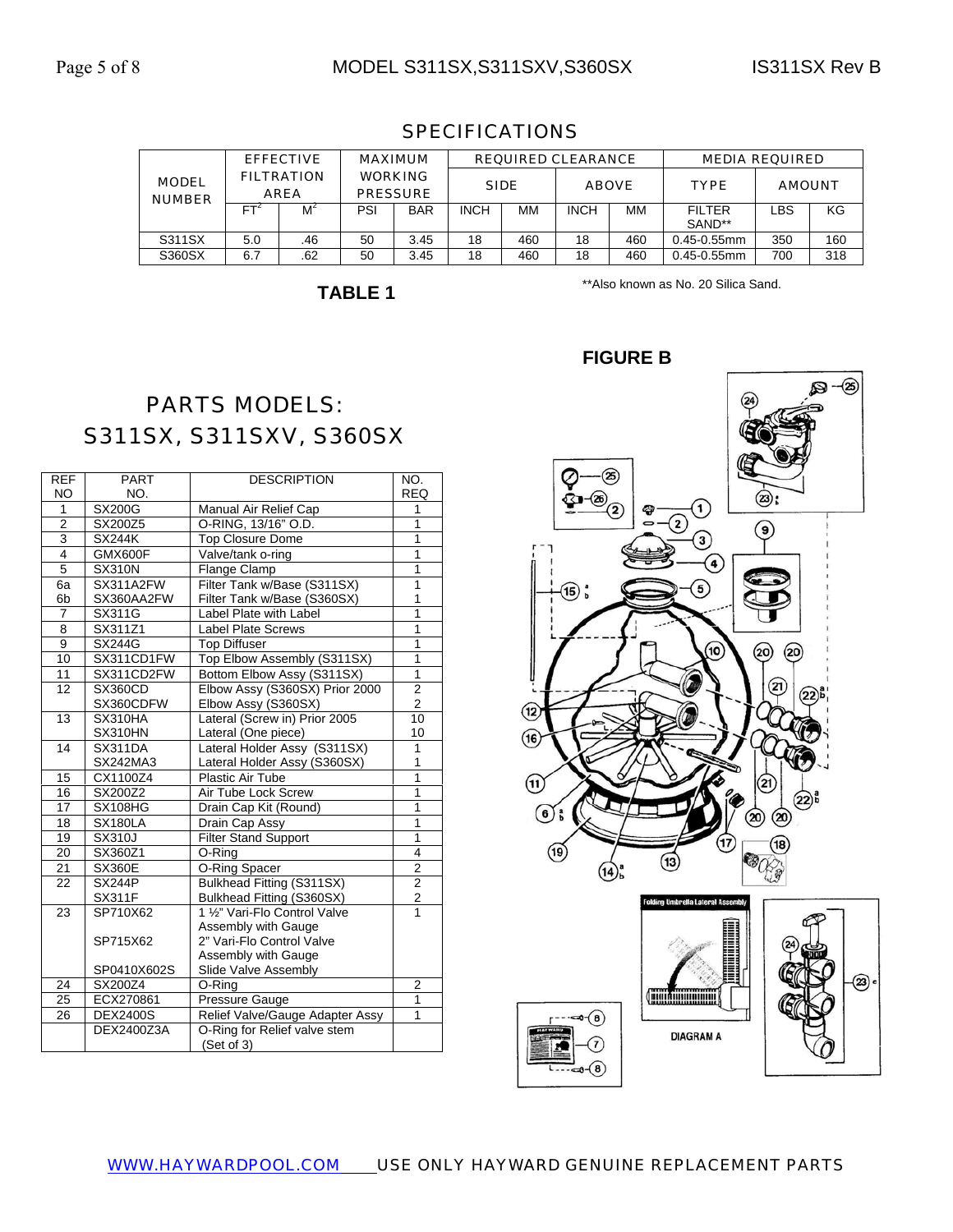#### MAXIMUM RECOMMENDED SYSTEM FLOW RATE BY PIPE SIZE Pipe Size [mm] Flow rate GPM [Liter/Min] Pipe Size Flow rate [mm] GPM [Liter/Min] Pipe Size Flow rate [mm] GPM [Liter/Min]  $1"$ [32] 20 [75]  $1\frac{1}{2}$ " [50] 45 [170]  $2\frac{1}{2}$ [75] 110 [415]  $1\frac{1}{4}$ [40] 30 [110]  $2"$ [63] 80 [300] 3" [90] 160 [600] **TABLE 2**

### PRODUCT REGISTRATION

(Retain For Your Records)

DATE OF INSTALLATION

PURCHASED FROM \_\_\_\_\_\_\_\_\_\_\_\_\_\_\_\_\_\_\_\_\_\_\_

**MODEL SERIAL NUMBER** 

**▲Retain this Warranty Certificate in a safe and convenient location for your records.**

## **PROBLEM SOLVING LIST**

|               | <b>LOW WATER FLOW</b>                                                                | <b>SHORT FILTER CYCLES</b>                                                        | <b>POOL WATER WON'T CLEAR UP</b>                                                |
|---------------|--------------------------------------------------------------------------------------|-----------------------------------------------------------------------------------|---------------------------------------------------------------------------------|
| <b>REMEDY</b> | 1. Check skimmer and pump<br>strainer baskets for debris.                            | 1. Check for algae in pool and<br>superchlorinate as required.                    | 1. Check chlorine, pH and total<br>alkalinity levels and adjust<br>as required. |
|               | 2. Check for restrictions in<br>intake and discharge lines.                          | 2. Be sure chlorine and pH<br>levels are in proper range<br>(adjust as required). | 2. Be sure flow rate through<br>filter is sufficient.                           |
|               | 3. Check for air leak in intake<br>line (indicated by bubbles<br>returning to pool). | 3. Check surface of filter sand<br>for crusting or caking (remove 1"              | 3. Operate filter for longer periods.                                           |
|               | 4. Backwash filter.                                                                  | of sand if necessary).                                                            | 4. Be sure Vari-Flo valve is set on<br>"Filter" position.                       |

### **POOL CHEMISTRY GUIDELINES**

| <b>SUGGESTED POOL CHEMISTRY LEVELS</b>        |                  | <b>ACTION REQUIRED TO CORRECT POOL CHEMISTRY</b> |                                                                                                      |  |  |
|-----------------------------------------------|------------------|--------------------------------------------------|------------------------------------------------------------------------------------------------------|--|--|
|                                               |                  | <b>TO RAISE</b>                                  | <b>TO LOWER</b>                                                                                      |  |  |
| pH                                            | 7.2 to 7.6       | Add Soda Ash                                     | Add Muriatic Acid or Sodium Bisulphate                                                               |  |  |
| <b>TOTAL ALKALINITY</b>                       | 100 to 130 ppm   | Add Sodium Bicarbonate                           | <b>Add Muriatic Acid</b>                                                                             |  |  |
| CHLORINE (UNSTABILIZED)                       | $0.3$ to 1.0 ppm | <b>Add Chlorine Chemical</b>                     | No action - chlorine will naturally dissipate                                                        |  |  |
| <b>CHLORINE (STABILIZED)</b>                  | 1.0 to 3.0 ppm   | <b>Add Chlorine Chemical</b>                     | No action - chlorine will naturally dissipate                                                        |  |  |
| <b>CHLORINE STABILIZER</b><br>(Cyanuric Acid) | 40 to 70 ppm     | Add Stabilizer                                   | Dilution - partially drain & refill pool with water<br>that has not been treated with Cyanuric Acid. |  |  |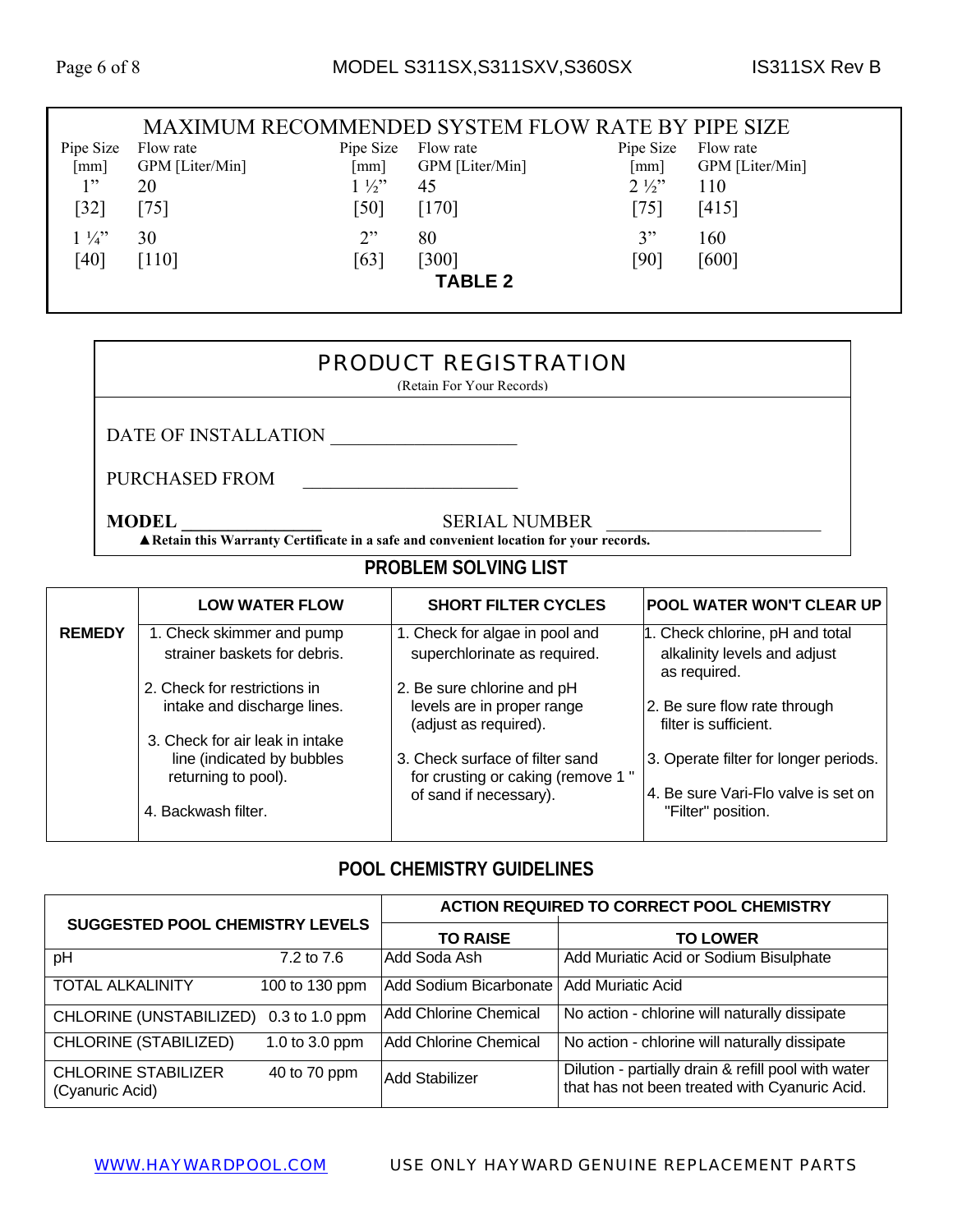

 **▼DETACH HERE: Fill out bottom portion completely and mail within 10 days of purchase/installation.** 

© Hayward Pool Products, Inc. 2006 All rights reserved.

| HAYWARD                                       | <b>Warranty Registration Card</b>                                                          |  |  |
|-----------------------------------------------|--------------------------------------------------------------------------------------------|--|--|
|                                               | <b>Years pool has been in service</b> $\Box$ less than 1 $\Box$ 1-3 $\Box$ 3-5 $\Box$ 5-10 |  |  |
|                                               |                                                                                            |  |  |
|                                               |                                                                                            |  |  |
|                                               |                                                                                            |  |  |
|                                               |                                                                                            |  |  |
| Product Serial No.                            |                                                                                            |  |  |
| $\Box$ Replacement<br>$\Box$ New Installation | Please send me more information on these other<br>products from Hayward:                   |  |  |
| <b>Type of In-Ground Pool:</b>                | $\Box$ Filter $\Box$ Automatic Pool Cleaner<br>$\Box$ Pump<br>$\Box$ Light                 |  |  |
| $\Box$ Vinyl $\Box$ Fiberglass $\Box$ Gunite  | $\Box$ Chlorinator<br>$\Box$ Skimmer<br>$\Box$ Heater<br>$\Box$ Heat Pump                  |  |  |
|                                               | $\Box$ Salt/Chlorine Generator<br>$\Box$ Controls                                          |  |  |